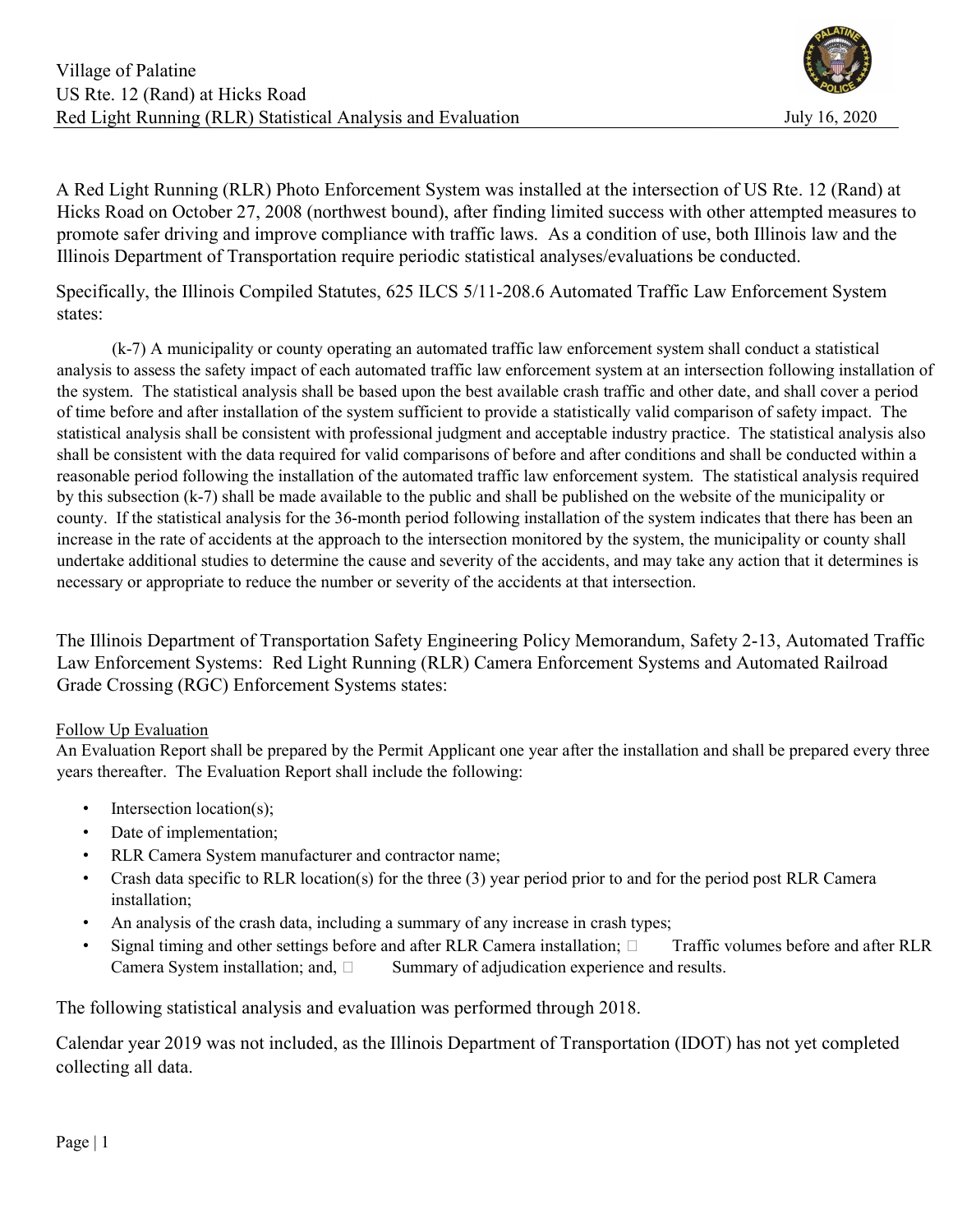

# US Rte. 12 (Rand) at Hicks Road Palatine, IL

- RLR Photo Enforcement System monitors violations occurring on the northwest bound approach of the intersection
- RLR Photo Enforcement System installed: October 27, 2008
- Traffic signal timing strictly adheres to the guidelines for timing of clearances established by the Illinois Department of Transportation (IDOT), in accordance with the MUTCD standards. Neither the Village nor the Vendor has access to or influence over the establishment of signal timings. Both entities understand that tampering with these timings would be a safety violation with significant consequences.



US Rte. 12 (Rand) at Hicks Road, Northwest bound Approach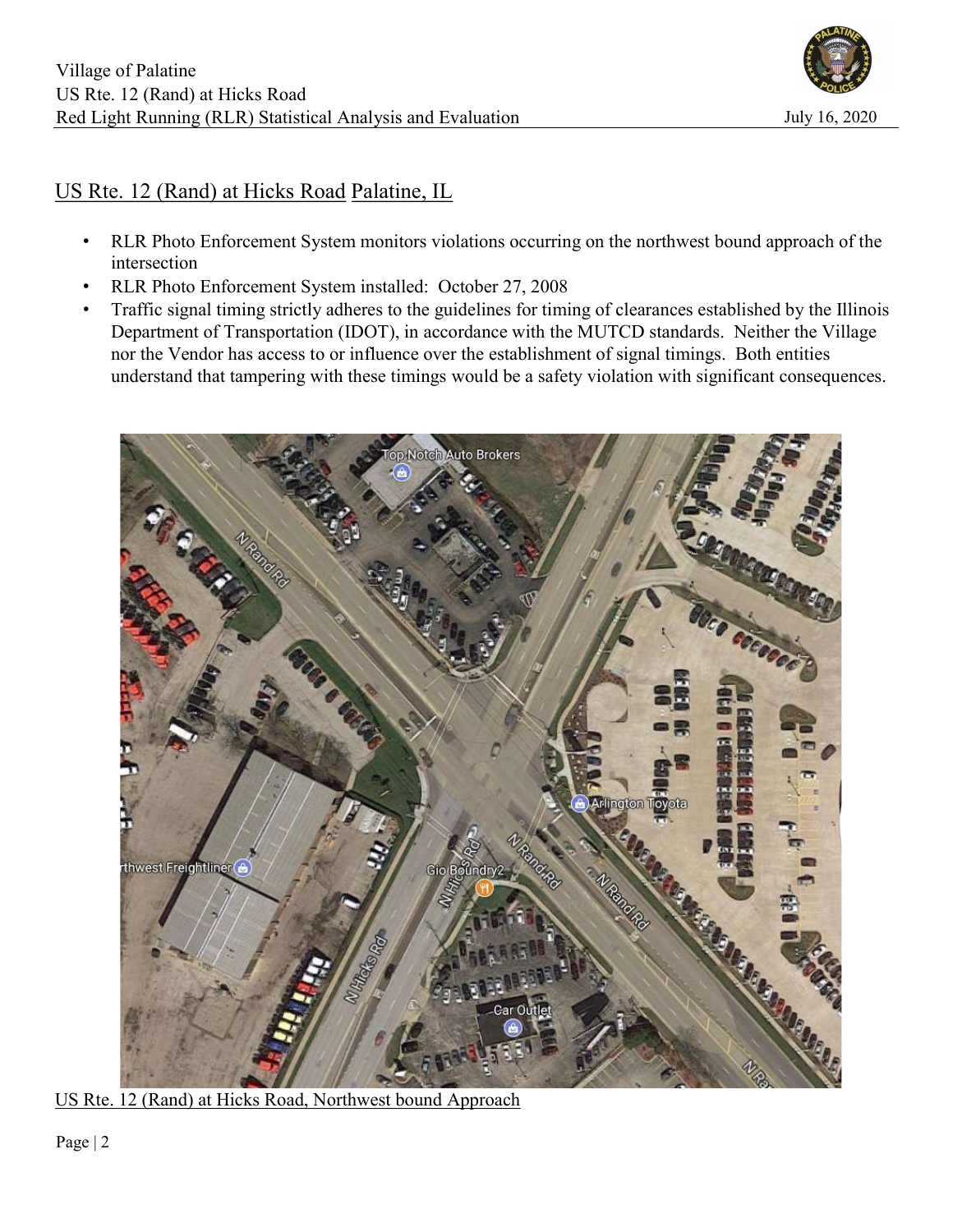



US Rte. 12 (Rand) at Hicks Road, Southeast bound Approach



US Rte. 12 (Rand) at Hicks Road, Northeast bound Approach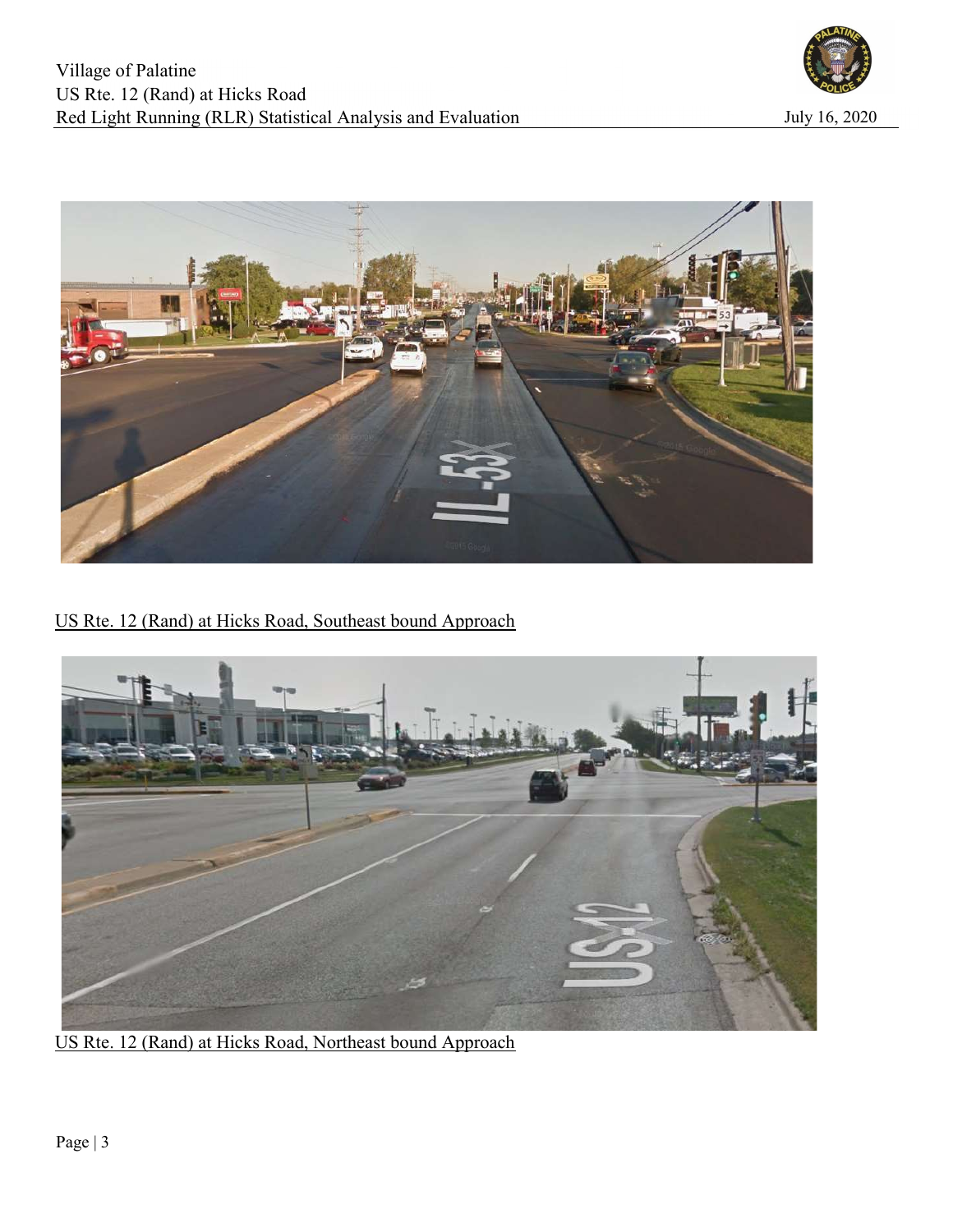



US Rte. 12 (Rand) at Hicks Road, Southwest bound Approach



Average Daily Traffic

Data was obtained from the Illinois Department of Transportation's website www.gettingaroundillinois.com.

Page | 4 US Rte. 12 (Rand) at Hicks Road (Northwest bound)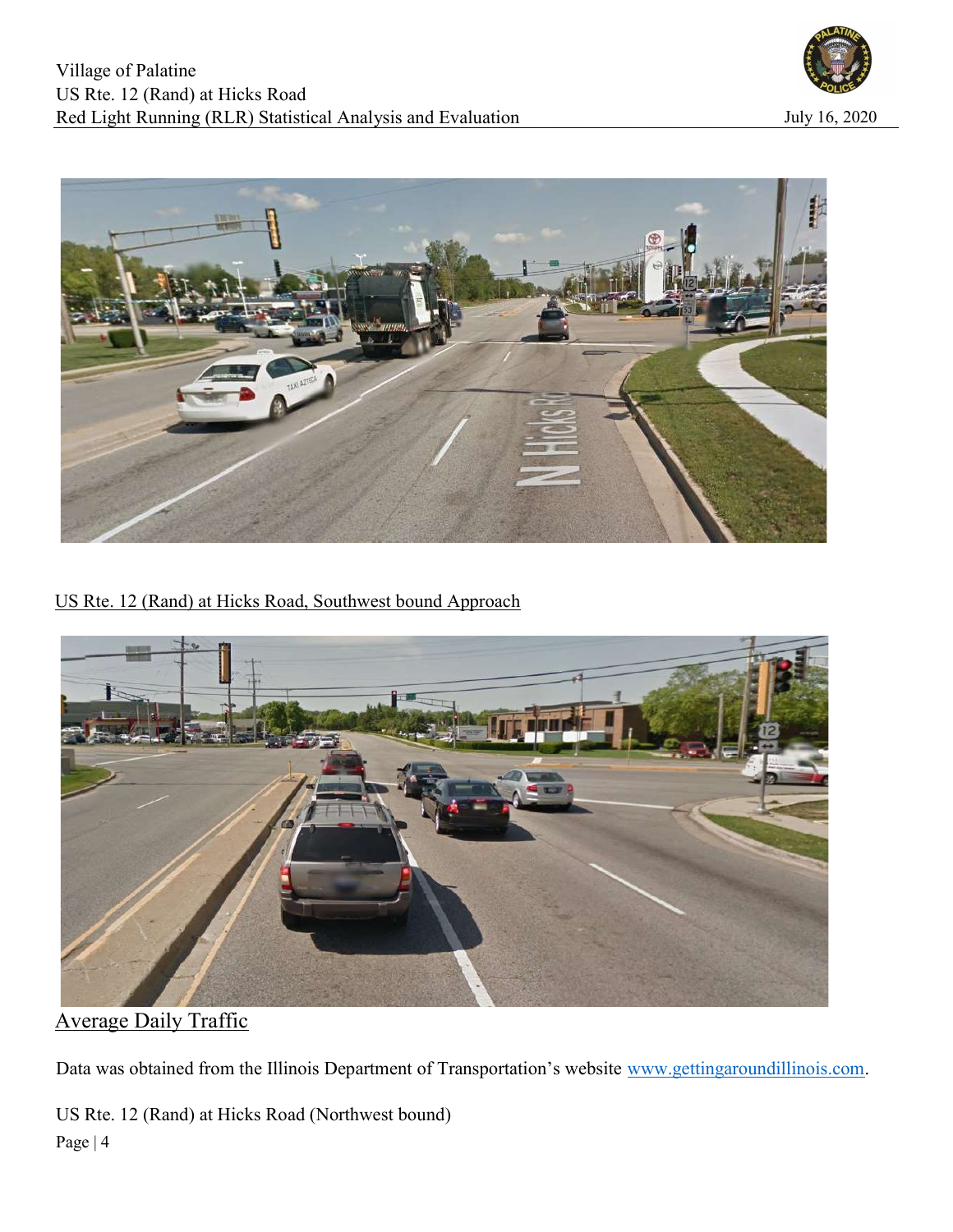

- $35,100 (2009)$
- $30,300(2011)$
- $30,500 (2013)$
- 27,300 (2015)
- $13,000 (2017)$

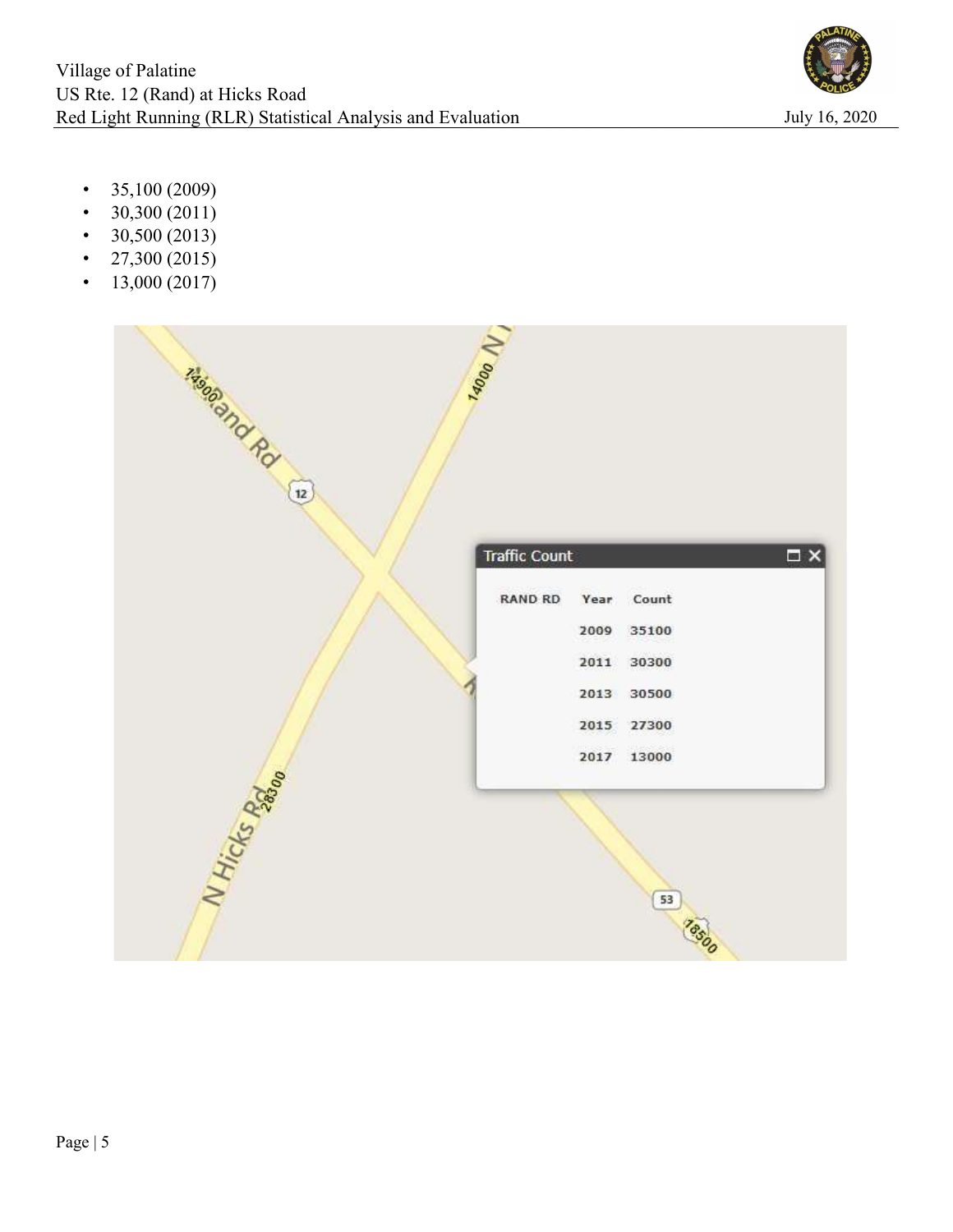

# Average Daily Traffic (continued)

Data was obtained from the Illinois Department of Transportation's website www.gettingaroundillinois.com.

US Rte. 12 (Rand) at Hicks Road (Southeast bound)

- $\cdot$  35,100 (2009)
- $30,300(2011)$
- $30,600(2013)$
- 27,000 (2015)
- $15,800 (2017)$

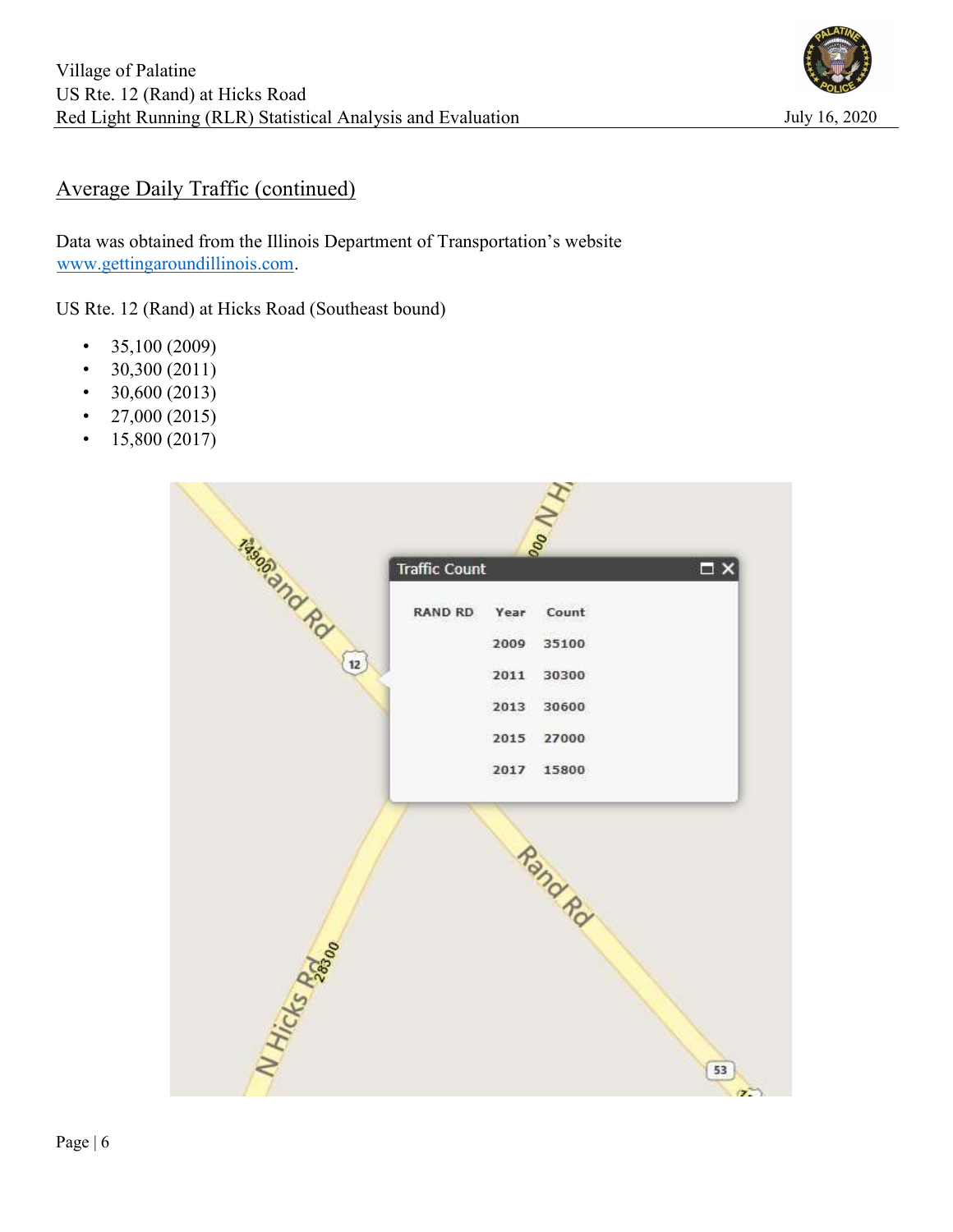

# Average Daily Traffic (continued)

Data was obtained from the Illinois Department of Transportation's website www.gettingaroundillinois.com.

US Rte. 12 (Rand) at Hicks Road (Northeast bound)

- $18,000 (2006)$
- $19,400 (2014)$
- $18,400 (2018)$

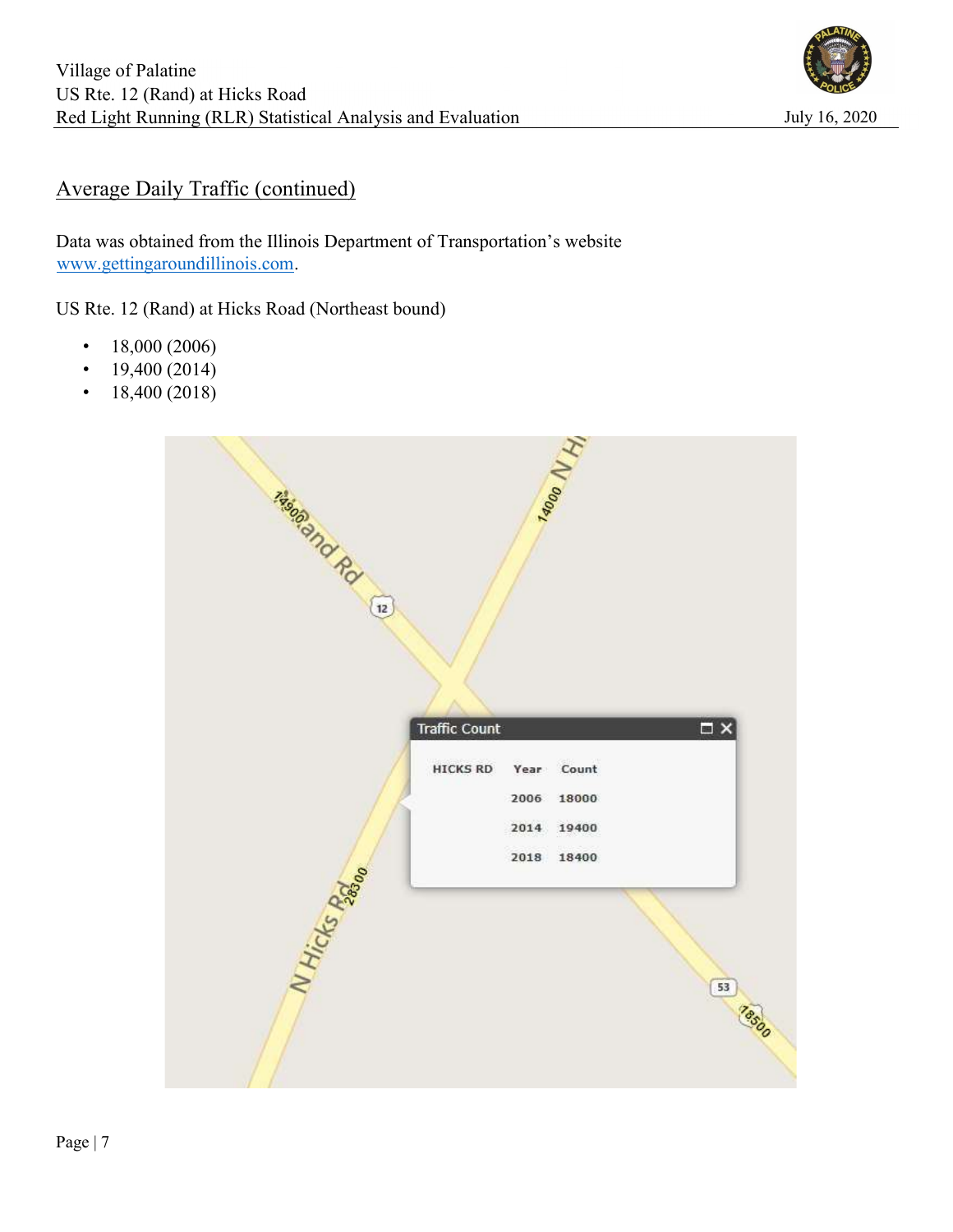

# Average Daily Traffic (continued)

Data was obtained from the Illinois Department of Transportation's website www.gettingaroundillinois.com.

US Rte. 12 (Rand) at Hicks Road (Southwest bound)

- $14,100 (2009)$
- $11,500 (2010)$
- $16,000 (2013)$
- $\cdot$  17,900 (2015)
- 25,000 (2017)
- $18,400 (2018)$

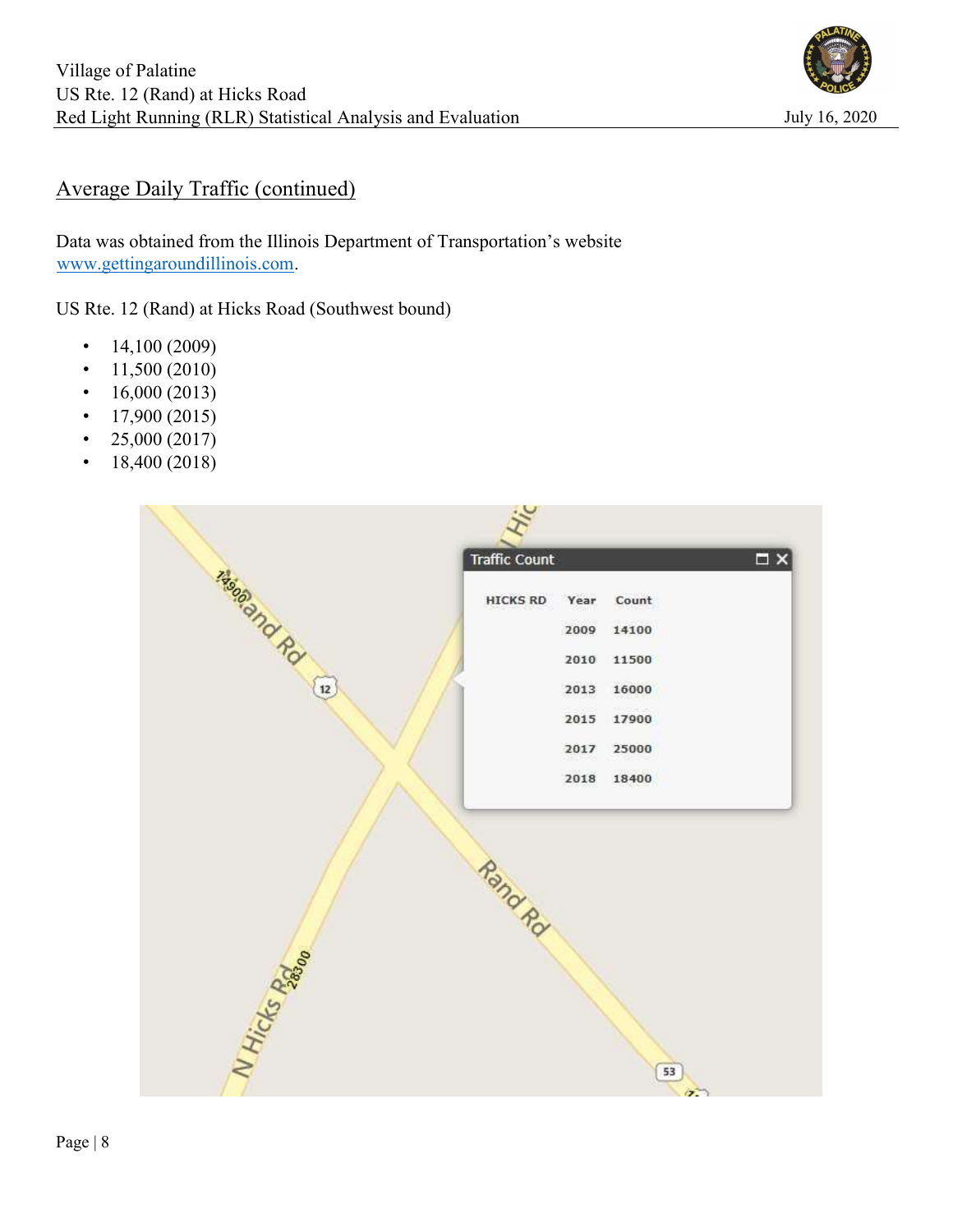# Adjudication Experience

RLR camera violations are contested and adjudicated through an administrative hearing conducted each month. Adjudication data for the Village's Automated Enforcement Program is shown below in Table 1. Data compiled is not intersection specific, rather totals for the program as a whole.

| VILLAGE OF PALATINE ADJUDICATION FOR |               |                   |  |  |  |  |  |  |  |
|--------------------------------------|---------------|-------------------|--|--|--|--|--|--|--|
| AUTOMATED PHOTO ENFORCEMENT PROGRAM* |               |                   |  |  |  |  |  |  |  |
| YEAR /TOTALS                         | <b>LIABLE</b> | <b>NOT LIABLE</b> |  |  |  |  |  |  |  |
| 2008                                 | 237           | 29                |  |  |  |  |  |  |  |
| 2009                                 | 1,226         | 139               |  |  |  |  |  |  |  |
| 2010                                 | 389           | 65                |  |  |  |  |  |  |  |
| 2011                                 | 329           | 74                |  |  |  |  |  |  |  |
| 2012                                 | 887           | 183               |  |  |  |  |  |  |  |
| 2013                                 | 718           | 114               |  |  |  |  |  |  |  |
| 2014                                 | 749           | 151               |  |  |  |  |  |  |  |
| 2015                                 | 518           | 90                |  |  |  |  |  |  |  |
| 2016                                 | 550           | 107               |  |  |  |  |  |  |  |
| 2017                                 | 581           | 118               |  |  |  |  |  |  |  |
| 2018                                 | 423           | 103               |  |  |  |  |  |  |  |
| 2019                                 | 433           | 66                |  |  |  |  |  |  |  |
| 2020**                               | 106           | 26                |  |  |  |  |  |  |  |
| PROGRAM TO DATE TOTAL:               | 7,146         | 1,265             |  |  |  |  |  |  |  |

 \*Adjudication totals include contested violations for entire program (all RLR cameras). \*\*2020 totals through June 2020

## Table 1

The high-quality video footage and photographic evidence produced by the enforcement system is a contributing factor in a majority of the contested RLR violations being upheld by the Hearing Officer. The police officers assigned to review and approve/reject potential violations are vigilant in applying the same officer discretion and criteria they would if issuing an in-person citation, resulting in only highly prosecutable violations being mailed out.

Crash History and Analysis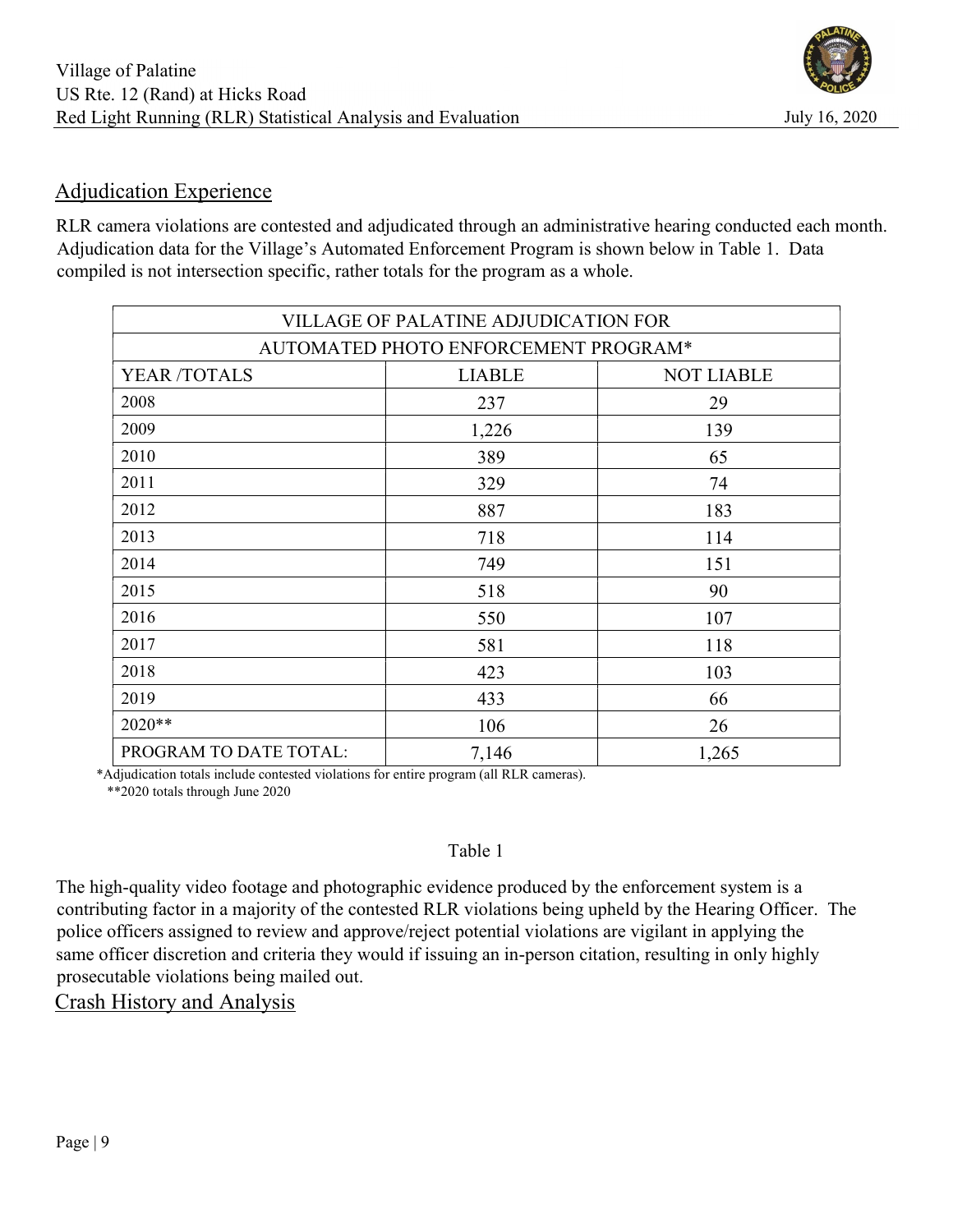

 $\Box$  Table 2 includes crash data obtained from the Illinois Department of Transportation, detailing angle, turning, rear-end, and other type crashes occurring at the intersection pre/post RLR Photo Enforcement System installation.

|                | Crashes        |       |              |         |                |       |              |         |       |
|----------------|----------------|-------|--------------|---------|----------------|-------|--------------|---------|-------|
|                | Rear-End (% of |       | Angle $% of$ |         | Turning $% of$ |       | Other $% of$ |         |       |
|                | Total)         |       | Total)       |         | Total)         |       | Total)       |         | Total |
| 2005           | 12             | 75.0% |              | $6.2\%$ | 2              | 12.5% |              | $6.2\%$ | 16    |
| 2006           | 18             | 51.4% |              | 2.8%    | 12             | 34.3% | 4            | 11.4%   | 35    |
| 2007           | 12             | 44.4% | 3            | 11.1%   | 9              | 33.3% | 3            | $1.1\%$ | 27    |
| Total:         | 42             | 53.8% |              | 6.4%    | 23             | 29.5% | 8            | 10.2%   | 78    |
| 2005-2007 Avg: | 14.0           |       |              |         |                |       |              | 26.0    |       |

## ALL INTERSECTION APPROACHES

| RLR Camera Installation: October 27, 2008 |                |       |                  |         |                |       |                  |         |        |
|-------------------------------------------|----------------|-------|------------------|---------|----------------|-------|------------------|---------|--------|
| 2008                                      | 11             | 52.4% | $\overline{2}$   | 9.5%    | 7              | 33.3% | 1                | 4.8%    | 21     |
|                                           |                |       |                  |         |                |       |                  |         |        |
| 2009                                      | 9              | 36.0% |                  | 4.0%    | 8              | 32.0% | 7                | 28.0%   | 25     |
| 2010                                      | 11             | 78.6% | $\boldsymbol{0}$ | $0.0\%$ | $\overline{2}$ | 14.3% | 1                | 7.1%    | 14     |
| 2011                                      | 6              | 50.0% | $\boldsymbol{0}$ | $0.0\%$ | 5              | 41.7% | 1                | 8.3%    | 12     |
| 2012                                      | 8              | 72.7% | $\boldsymbol{0}$ | $0.0\%$ | 3              | 27.3% | $\boldsymbol{0}$ | $0.0\%$ | 11     |
| 2013                                      | $\overline{4}$ | 57.1% | $\mathbf{0}$     | $0.0\%$ | 3              | 42.8% | $\mathbf{0}$     | $0.0\%$ | $\tau$ |
| 2014                                      | 12             | 63.1% | $\boldsymbol{0}$ | $0.0\%$ | 7              | 36.8% | $\boldsymbol{0}$ | $0.0\%$ | 19     |
| 2015                                      | 2              | 18.2% | 2                | 18.2%   | 5              | 45.4% | 2                | 18.2%   | 11     |
| 2016                                      | $\overline{7}$ | 43.7% | 1                | 6.2%    | 8              | 50.0% | $\boldsymbol{0}$ | $0.0\%$ | 16     |
| 2017                                      | 4              | 33.3% | $\mathbf{0}$     | $0.0\%$ | 5              | 41.7% | 3                | 25.0%   | 12     |
| 2018                                      | 4              | 33.3% | $\boldsymbol{0}$ | $0.0\%$ | 6              | 50.0% | $\overline{2}$   | 16.7%   | 12     |
| Total:                                    | 67             | 48.2% | 4                | 2.9%    | 52             | 37.4% | 16               | 11.5%   | 139    |
| 2009-2018 Avg:                            | 6.7            |       | 0.4              |         | 5.2            |       | 1.6              |         | 13.9   |

Other indicates the following: Pedestrian, Pedal Cyclist, Fixed Object, Sideswipe, Head-On and Unknown

#### Table 2

DISCLAIMER: The motor vehicle crash data referenced herein was provided by the Illinois Department of Transportation, based upon information derived from multiple sources. Any conclusions drawn from analysis of the aforementioned data are the sole responsibility of the data recipient(s). Additionally, for coding years 2015 to present, the Bureau of Data Collection uses the exact latitude/longitude supplied by the investigating law enforcement agency to locate crashes. Therefore, location data may vary in prior years, since the data prior to 2015 was physically located by bureau personnel. Given the subjective nature of the reporting process, the modifications in the incident locating protocols and the changes to the crash reporting thresholds effective 2009, the Village of Palatine acknowledges the potential for discrepancies in the final conclusions drawn.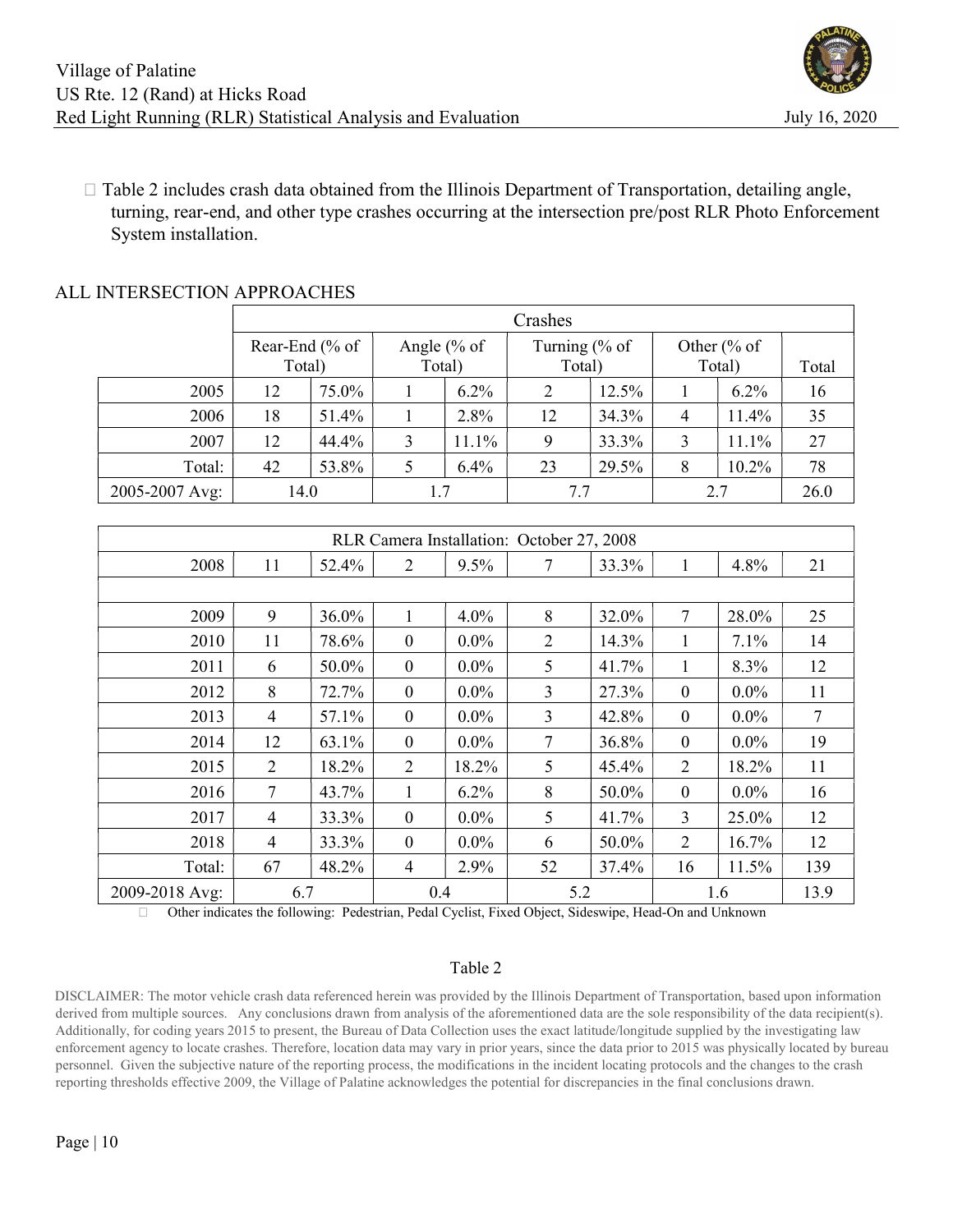## Crash History and Analysis (continued)

 $\Box$  Table 3 includes crash data obtained from the Illinois Department of Transportation, detailing angle, turning, rear-end, and other-type crashes occurring at the intersection on the northwest bound approach only, pre/post RLR Photo Enforcement System installation.

## NORTHWEST BOUND APPROACH ONLY (PHOTO ENFORCED APPROACH)

|                | Crashes        |                |              |         |                      |          |              |         |       |  |
|----------------|----------------|----------------|--------------|---------|----------------------|----------|--------------|---------|-------|--|
|                |                | Rear-End (% of | Angle $% of$ |         | Turning (% of Total) |          | Other $% of$ |         |       |  |
|                |                | Total)         | Total)       |         |                      |          | Total)       |         | Total |  |
| 2005           | $\overline{2}$ | 50.0%          | $\theta$     | $0.0\%$ |                      | 25.0%    |              | 25.0%   |       |  |
| 2006           | 3              | 27.3%          | $\theta$     | $0.0\%$ |                      | 63.6%    |              | 9.1%    | 11    |  |
| 2007           | 2              | 40.0%          | $\theta$     | $0.0\%$ |                      | $60.0\%$ | $\theta$     | $0.0\%$ |       |  |
| Total:         |                | 35.0%          | $\theta$     | $0.0\%$ | 11                   | 55.0%    | 2            | 10.0%   | 20    |  |
| 2005-2007 Avg: |                | 2.3            | 0.0          |         | 3.7                  |          | 0.7          |         | 6.7   |  |

| RLR Camera Installation: October 27, 2008 |                  |         |                  |         |                  |          |                  |         |                  |
|-------------------------------------------|------------------|---------|------------------|---------|------------------|----------|------------------|---------|------------------|
| 2008                                      | 3                | 37.5%   | $\overline{2}$   | 25.0%   | $\overline{2}$   | 25.0%    | 1                | 12.5%   | 8                |
|                                           |                  |         |                  |         |                  |          |                  |         |                  |
| 2009                                      | $\mathbf{0}$     | $0.0\%$ | $\mathbf{0}$     | $0.0\%$ | $\overline{2}$   | 50.0%    | $\overline{2}$   | 50.0%   | $\overline{4}$   |
| 2010                                      | 1                | 100.0%  | $\boldsymbol{0}$ | $0.0\%$ | $\boldsymbol{0}$ | $0.0\%$  | $\boldsymbol{0}$ | $0.0\%$ | 1                |
| 2011                                      | $\boldsymbol{0}$ | $0.0\%$ | $\boldsymbol{0}$ | $0.0\%$ | $\boldsymbol{0}$ | $0.0\%$  | $\mathbf{0}$     | $0.0\%$ | $\boldsymbol{0}$ |
| 2012                                      | 1                | 100.0%  | $\mathbf{0}$     | $0.0\%$ | $\boldsymbol{0}$ | $0.0\%$  | $\mathbf{0}$     | $0.0\%$ | 1                |
| 2013                                      | $\overline{2}$   | 66.7%   | $\boldsymbol{0}$ | $0.0\%$ | 1                | 33.3%    | $\mathbf{0}$     | $0.0\%$ | 3                |
| 2014                                      | $\overline{2}$   | 40.0%   | $\mathbf{0}$     | $0.0\%$ | 3                | $60.0\%$ | $\boldsymbol{0}$ | $0.0\%$ | 5                |
| 2015                                      | $\boldsymbol{0}$ | $0.0\%$ | $\boldsymbol{0}$ | $0.0\%$ |                  | 100.0%   | $\boldsymbol{0}$ | $0.0\%$ | 1                |
| 2016                                      | $\boldsymbol{0}$ | $0.0\%$ |                  | 25.0%   | 3                | 75.0%    | $\mathbf{0}$     | $0.0\%$ | 4                |
| 2017                                      |                  | 33.3%   | $\boldsymbol{0}$ | $0.0\%$ | $\boldsymbol{0}$ | $0.0\%$  | 2                | 66.7%   | $\overline{3}$   |
| 2018                                      | 2                | 33.3%   | $\mathbf{0}$     | $0.0\%$ | 3                | 50.0%    | 1                | 16.7%   | 6                |
| Total:                                    | 9                | 32.1%   | 1                | 3.6%    | 13               | 46.4%    | 5                | 17.8%   | 28               |
| 2009-2018 Avg:                            | 0.9              |         | 0.1              |         | 1.3              |          | 0.5              |         | 2.8              |

Other indicates the following: Pedestrian, Pedal Cyclist, Fixed Object, Sideswipe, Head-On and Unknown

### Table 3

DISCLAIMER: The motor vehicle crash data referenced herein was provided by the Illinois Department of Transportation, based upon information derived from multiple sources. Any conclusions drawn from analysis of the aforementioned data are the sole responsibility of the data recipient(s).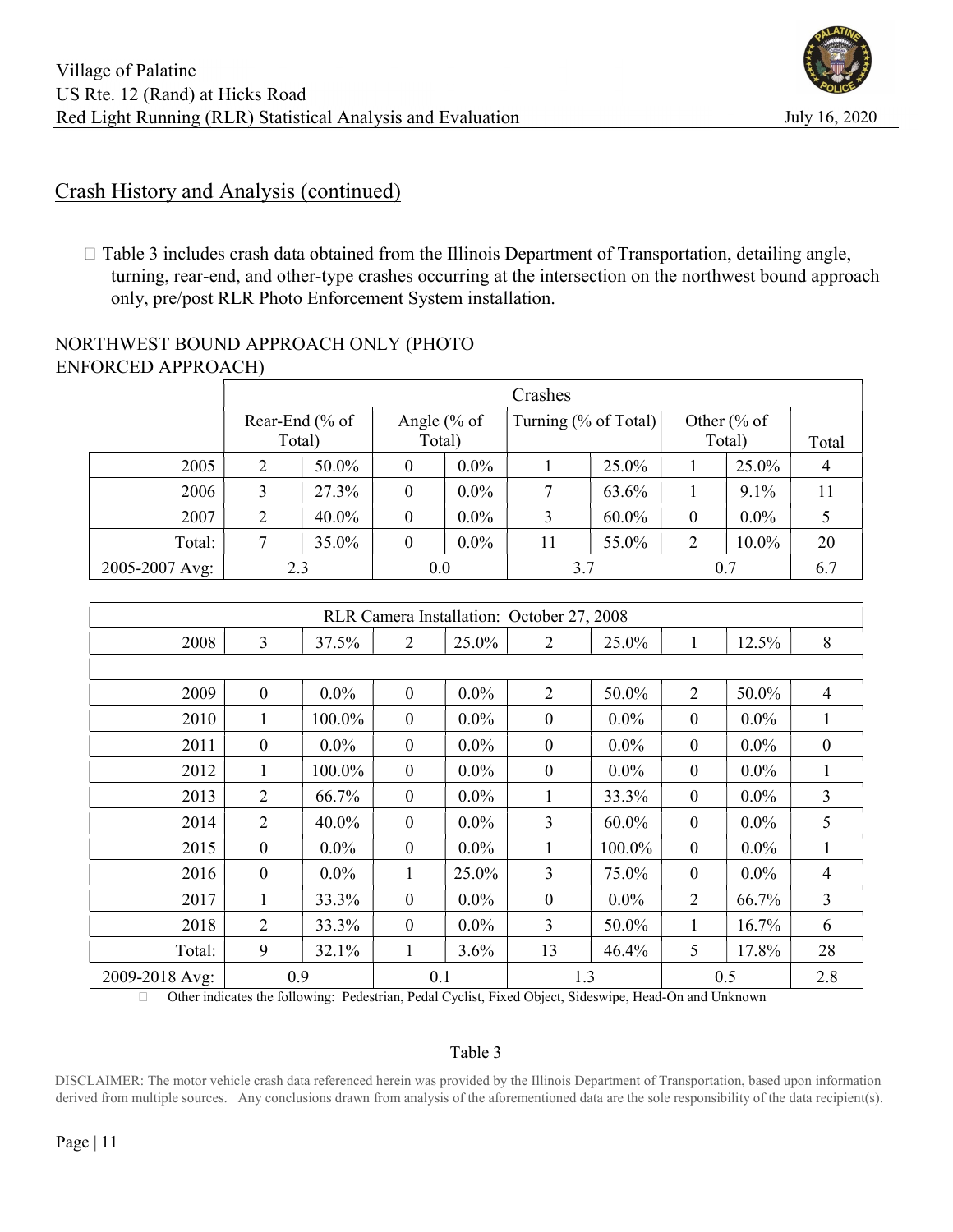

Additionally, for coding years 2015 to present, the Bureau of Data Collection uses the exact latitude/longitude supplied by the investigating law enforcement agency to locate crashes. Therefore, location data may vary in prior years, since the data prior to 2015 was physically located by bureau personnel. Given the subjective nature of the reporting process, the modifications in the incident locating protocols and the changes to the crash reporting thresholds effective 2009, the Village of Palatine acknowledges the potential for discrepancies in the final conclusions drawn.

Comparison of annual averages shows the total number of crashes decreasing by 46.5% at the intersection for all approaches and by 58.2% on the northwest bound (photo enforced) approach post-camera installation.

The US Department of Transportation Project Development and Design Manual states that turning, angle or head-on crashes have a number of probable crash causes, to include:

- Large volumes of left /right turns
- Large total intersection volume
- Excessive speed on approaches
- Inadequate traffic control devices
- Poor visibility of signals

A red-light camera does not have the capability of directly influencing the volume of cars traveling through an intersection, the vehicle speeds or the proximity of cars following one another. That is entirely at the discretion of the driver. Red-light cameras can however improve driver compliance with traffic control devices simply by their presence, along with warning signs indicating cameras are in use. The do in face have the capability to "change driver behavior".

Analysis of all available data indicates the Village of Palatine's RLR Photo Enforcement Program has done just that – changed driver behavior – and has made a significant positive impact on traffic safety. The Village feels strongly that continued use of automated enforcement, along with monitoring traffic crash data is necessary to ensure the highest level of traffic safety is achieved.